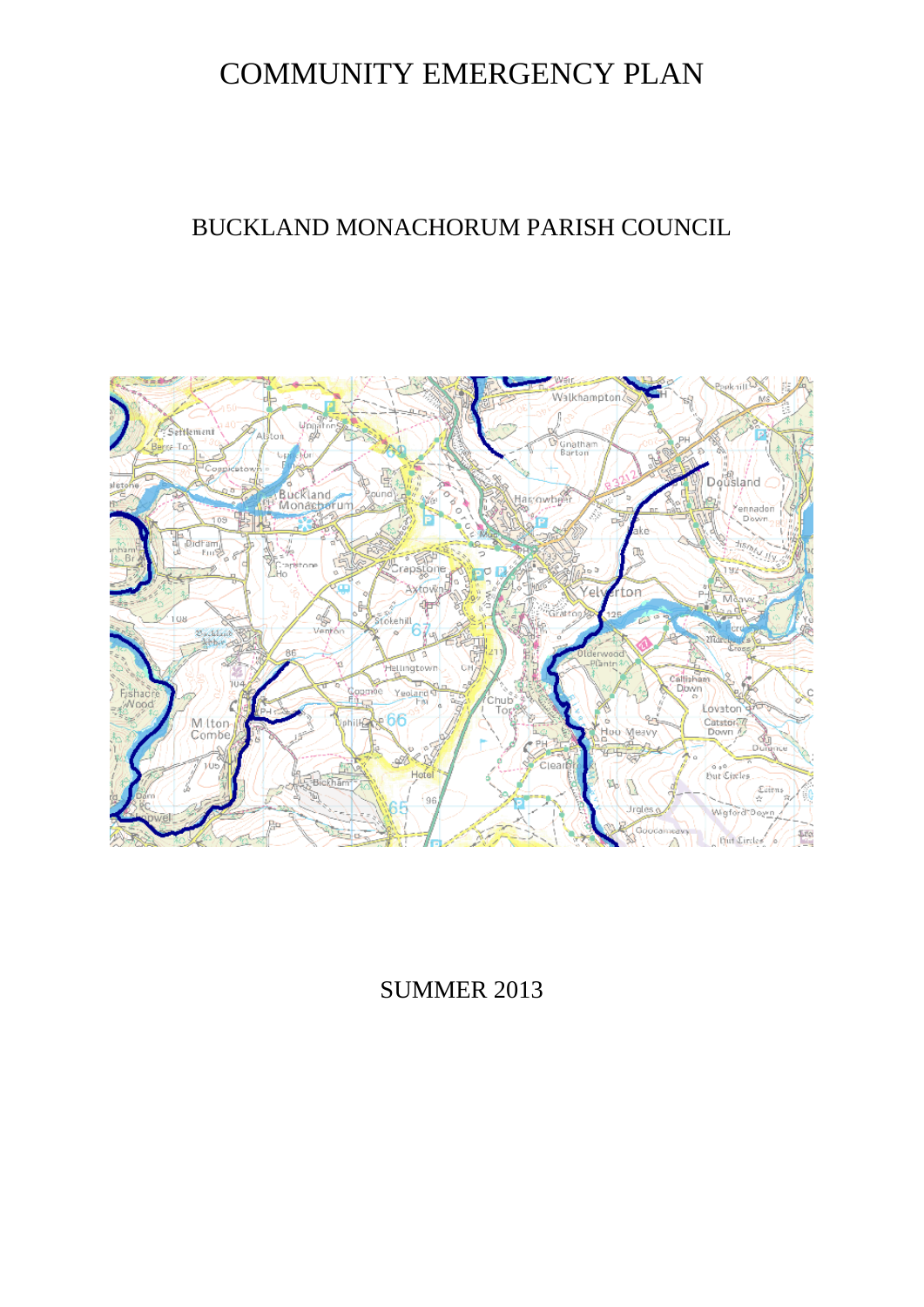#### BUCKLAND MONACHORUM PARISH COUNCIL EMERGENCY PLAN

#### **Section 1: QUICK GUIDE**

- 1.1 An emergency/major incident is any event or circumstance that causes or threatens death or injury, disruption to the community, or damage to property or to the environment on such a scale that the effect cannot be dealt with by the emergency services, local authorities and other organisations as part of their normal day-to-day activities within the required timescale.
- 1.2 If there is risk to human life or damage to property ring 999
- 1.3 If you need to contact the police force for non urgent matters ring 111
- 1.4 If you have a medical problem which you consider a non emergency ring 121
- 1.5 The flood emergency number is **24 hour freephone hotline 0800 80 70 60. or 0845 988**
- 1.6 For latest flood warnings in force contact 0845 988 1188 Objectives
	- Identify the risks most likely to impact the community
	- Identify relevant steps to mitigate and respond to emergency situations
	- $\bullet$  Identify vulnerable people / groups / establishments in the community
	- Identify community resources available to assist during an emergency
	- Provide key contact details for the Community Response Team, Key Community Resources, the Emergency Services and Local Authorities

#### **Section 2: Implementation**

- 2.1 The plan can be implemented when there is a risk to human life or property which cannot be contained by the emergency services within the required timescales. i.e. if water is flooding into your backdoor, ringing the environment agency promptly is essential but a good supply of sandbags may be at that moment more helpful.
- 2.2 The Parish Council Chairman has powers to activate the Plan in consultation with as many members of the Emergency Committee as can be contacted, and the Council's Emergency Headquarters will be based initially at the Council Office (Councillors may be co-opted to the Committee as necessary). If the Chairman if Vice-Chairman is not available any Committee member or, in their absence, any Councillor may in consultation with as many Councillors as can be contacted, activate the Plan.
- 2.3 West Devon Borough Council MUST be informed when the Plan is activated with concise details of conditions in the Parish, Telephone 0800 169 4217 or 01822 813600..
- 2.4 WDBC mobilises resources during an emergency and is in contact with DCC and the Emergency Services.
- 2.5 The co-ordinating role in an emergency is undertaken by a senior police officer, except that a fire officer takes charge at the site if there is a danger of fire.

#### **Section 3: Self-help Plans**

- 3.1 The following Councillors will have information on useful contacts in their area, and specialist knowledge on suitable locations in case of the need to evacuate local residents:-
- 3.2 Yelverton Representative: Mr Ric Cheadle, Lechmere, Yeoland Lane, Yelverton, PL20 6BX. Telephone 01822 854710
- 3.3 Clearbrook Representative: Mrs Sue Britton, Whitefriars, Clearbrook, PL20 6JD. Telephone 01822 852584
- 3.4 Milton Combe Representative: Val Bolitho. Telephone 01822 854865
- 3.5 Buckland Monachorum Representative: Lucy Wood. Telephone 01822 854332
- 3.6 Crapstone Representative: Mrs Sally Challiss, Kinsbourne, Stoke Hill Lane, Crapstone, PL20 7PP. Telephone 01822 852157
- 3.7 Refer to Appendix B for useful contact names and addresses in relation to the Self Help Plan.

#### **Section 4: Specific Emergencies**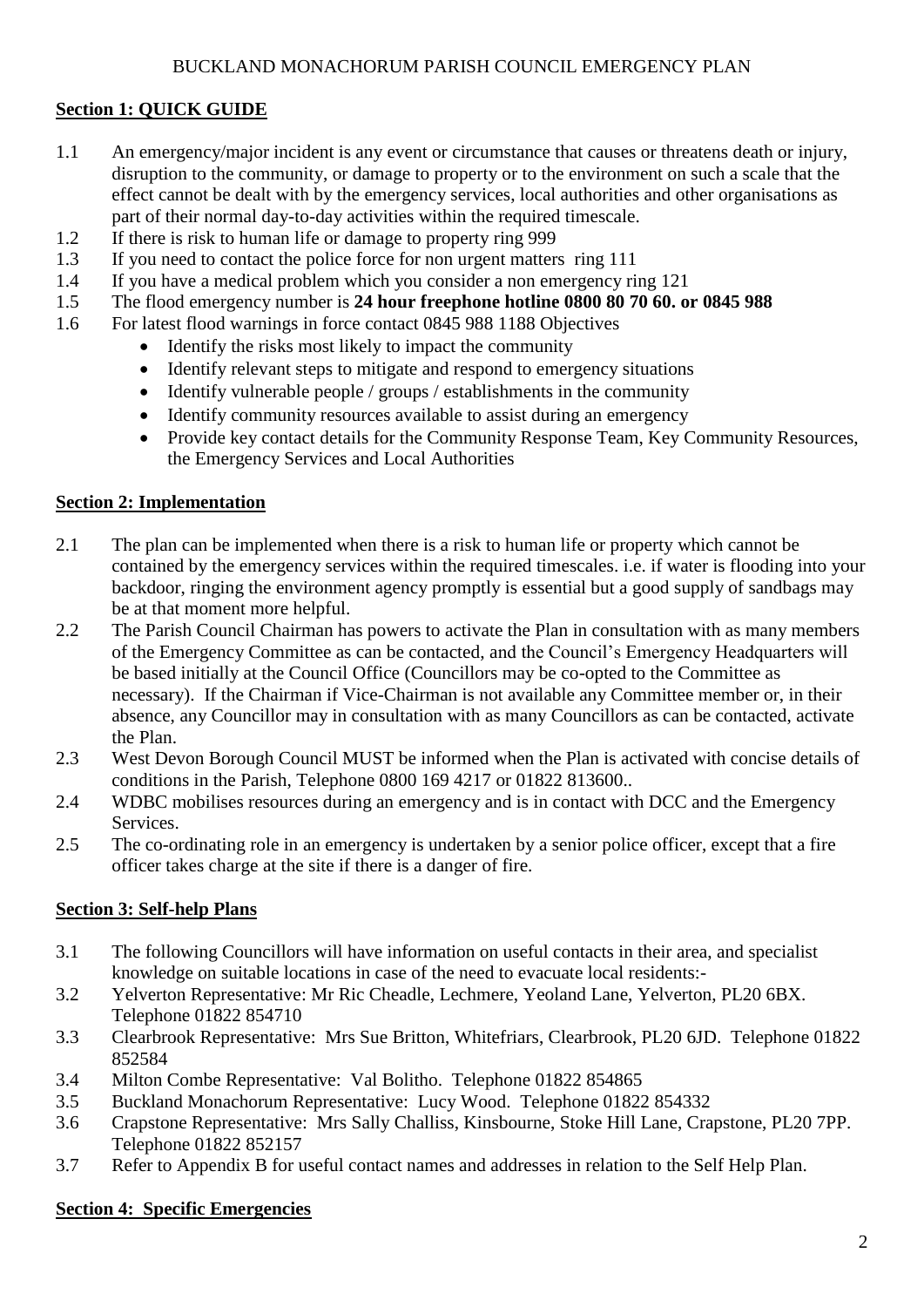- 4.1 Loss of Water Supplies
	- 4.1.1. The following action is to be taken in the event of an obvious threat of drought conditions, loss of mains water supply or, on receipt of a Statement of Intent by South West Water Ltd (SWW) that water rationing or restriction is to be introduced:
	- 4.1.2. The Chairman of the Parish Council will convene the Parish Emergency Committee (PEC) to discuss the immediate actions necessary to facilitate the introduction of water rationing within the Parish.
	- 4.1.3. For small scale outages wheeled water bowsers or static tanks will be deployed by SWW and consideration should be given by the PEC to assist parishioners with special needs (elderly, infirm etc) who may need help in collecting water from the tanks.
	- 4.1.4. SWW has developed a Vulnerable Customers Hierarchy (VCH) which groups vulnerable customers in order as follows:
		- (1) Domestic customers with health needs, e.g. home dialysis patients.
		- (2) Institutions with health responsibilities.
		- (3) Commercial premises with high safety criteria, e.g. for cooling water.
		- (4) Food producers.
		- (5) Other commercial customers.
	- 4.1.5 The VCH may change according to the circumstances giving rise of the outage and resources available.
	- 4.1.6 The following actions should be considered by the PEC:
		- (1) Obtain the priority list of alternative water deployment and type from SWW, this will give some indication of the time-scale available before Parish involvement.
		- (2) Confirm with SWW which of the vulnerable customers will be provided directly with an alternative or uninterrupted supply.
		- (3) The Parish Council must liaise with SWW to ensure that water tanks are placed with the least inconvenience to residents and are able to provide maximum coverage.
	- 4.1.7 In consultation with SWW, the Parish Council should consider a directive to Parishioners to clarify media coverage and provide essential details to include the following.
		- (1) The expected date of commencement of restriction.
		- (2) Details of how Parishioners not covered by VCH can obtain assistance.
		- (3) Advice to Parishioners requiring assistance on suitable receptacles for obtaining and storing water from the temporary water supply point.
		- (4) Appeal for volunteers to provide assistance to the sick and elderly on a daily basis.
		- (5) Issue contact telephone numbers of Councillors who are available to give advice.
		- (6) Provide an exhortation on how to conserve water supplies.
	- 4.1.8 See Appendix A for essential contact details for SWW.
- 4.2 Flooding
	- 4.2.1. The Environment Agency will issue advice and information on flood and flood warnings on **FLOODLINE 0945 988 1188**, or on email, [www.enviroment-agency.gov.uk](http://www.enviroment-agency.gov.uk/)
	- 4.2.2. All flood incidents shall be reported to the Environment Agency on the **24 hour freephone hotline 0800 80 70 60. or 0845 988 1188** Pending the arrival of emergency services the following actions shall be carried out:
		- (1) Ensure that all personnel are vacated from flooded buildings and or area. Where this is not possible or safe to do so, on arrival of the emergency services, notify of any trapped or stranded persons and their last known location.
		- (2) Warn any Parishioners who may be at risk should flooding increase.
		- (3) Where possible examine water course and report any blockages to the emergency services.
		- (4) If necessary, evacuate the area and contact the emergency services (see 4.7)
- 4.3 Pollution of Water Course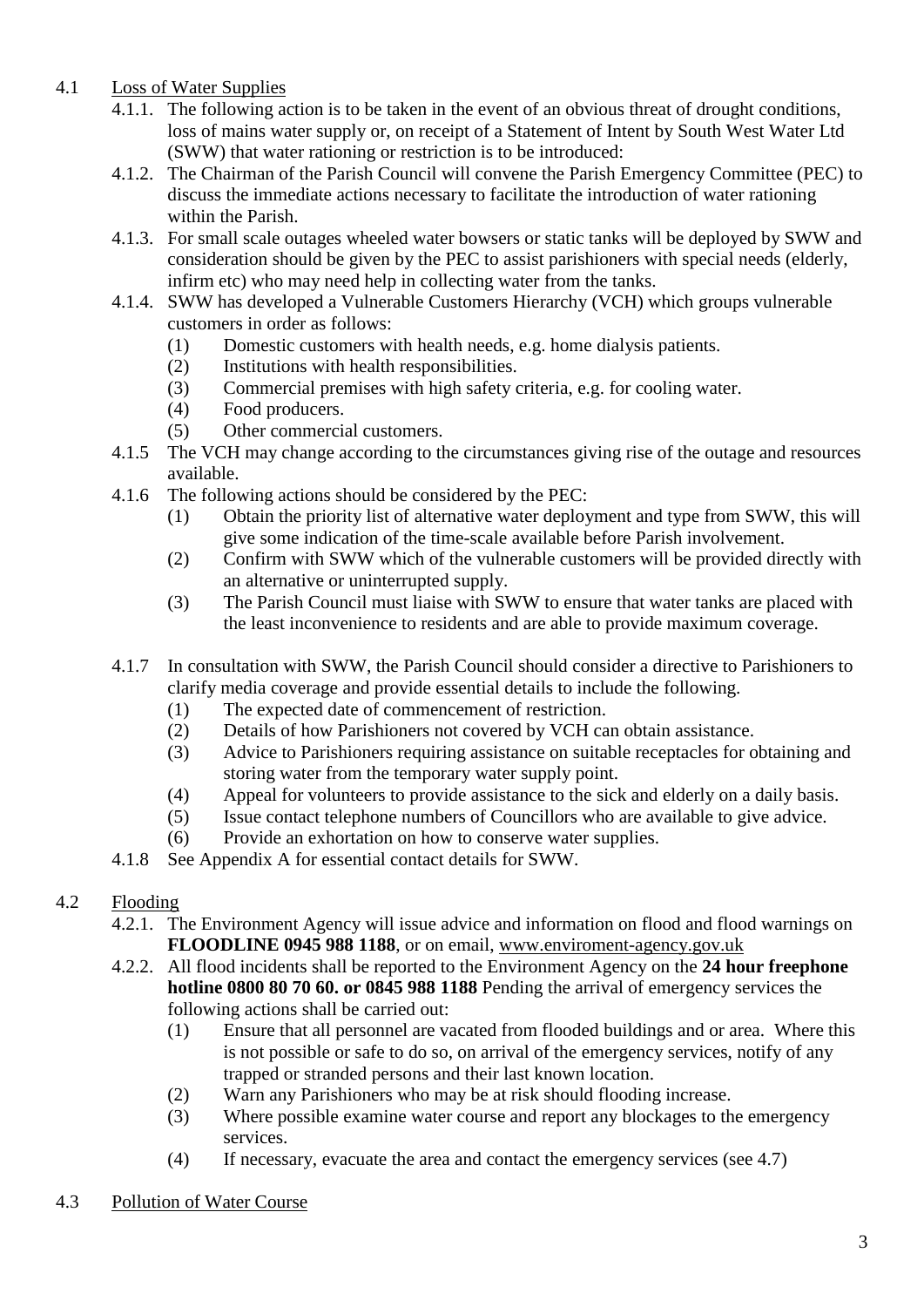- 4.3.1. It is essential that any actual or suspected incidents of pollution are investigated by the Environment Agency as soon as possible.
- 4.3.2. Should signs of pollution be found (see paragraph 4.3.3.) telephone **the Environment Agency 24 hour freephone emergency hotline 0800 80 70 60 immediately.**

# **Provide:**

- (1) The location of the incident
- (2) A description of the problem
- (3) Details of how you can be contacted
- 4.3.3. How to spot pollution
	- (a) Any changes in the colour of the water, an increase in the cloudiness or signs of a film on the surface should be noted. Also note any unusual smells coming from the water.
	- (b) Any signs of distressed or dead fish, or changes in normal pattern of behaviour should be noted, i.e. fish gasping near surface of water, thrashing about, slow swimming on sides.
	- (c) Foam patches on the water may be a sign of pollution from a farm or factory drainage. 'Heavy Foaming' can be serious as it may be a sign of major pollution.

# 4.4 Storms

- 4.4.1 An emergency situation posed by storms/gale force winds accompanied by heavy snowfall is assessed as being the most probable emergency to involve this Parish Council.
- 4.4.2 On receipt of a national storm warning by the London Met Office, or local storm warning, the Chairman of the Parish Council should take the following early action whilst normal communications are available. Inform the Parish Emergency Committee of situation, it may be necessary to put self-help plan into action. Contact the radio operator and arrange for situation reports to be transmitted when radio communication is established.
- 4.4.3 In the event that the village is cut off and normal communications breakdown:-
	- (a) Draft a situation report for transmission to West Devon Borough Council Emergency Officer (01822 813600 or 0800 169 4217).
	- (b) The report should cover the general state of affairs in the area together with the following details:
		- (1) Detail of deaths or injuries.
		- (2) State of access roads, details of blockages, fallen trees etc.
		- (3) Detail on any immediate medical requirements.
		- (4) Recommend site for helicopter operation.
		- (5) If it is necessary to evacuate persons to a place of safety within the village (Village Hall/School) detail any specific requirements (see 4.7.1.)
		- (6) Report general assessment of food situation.
- 4.4.4. Initially reports should be forwarded as the situation changes but as the emergency is stabilised, reports should be restricted to regular hourly intervals.
- 4.4.5. Attention is drawn to Appendix E, Administration and Finance.

# 4.5. Loss of Electricity Supplies

- 4.5.1. In conditions where sustained loss of electricity is widespread, Western Power Distribution should be contacted by the Parish Council on **0800 365 900** to ensure they are aware of the situation and to ascertain anticipated time of re-connection. A message may have to be passed via radio operators if telephones are now working (see Appendix C).
- 4.5.2. If re-connection is likely to be delayed the supplies should be asked to institute emergency measures until normal service is resumed.
- 4.5.3. It may be necessary to provide emergency shelter (Section 4.7) and/or provision of hot food and drink. The frail and elderly and sick will require special attention. On no account should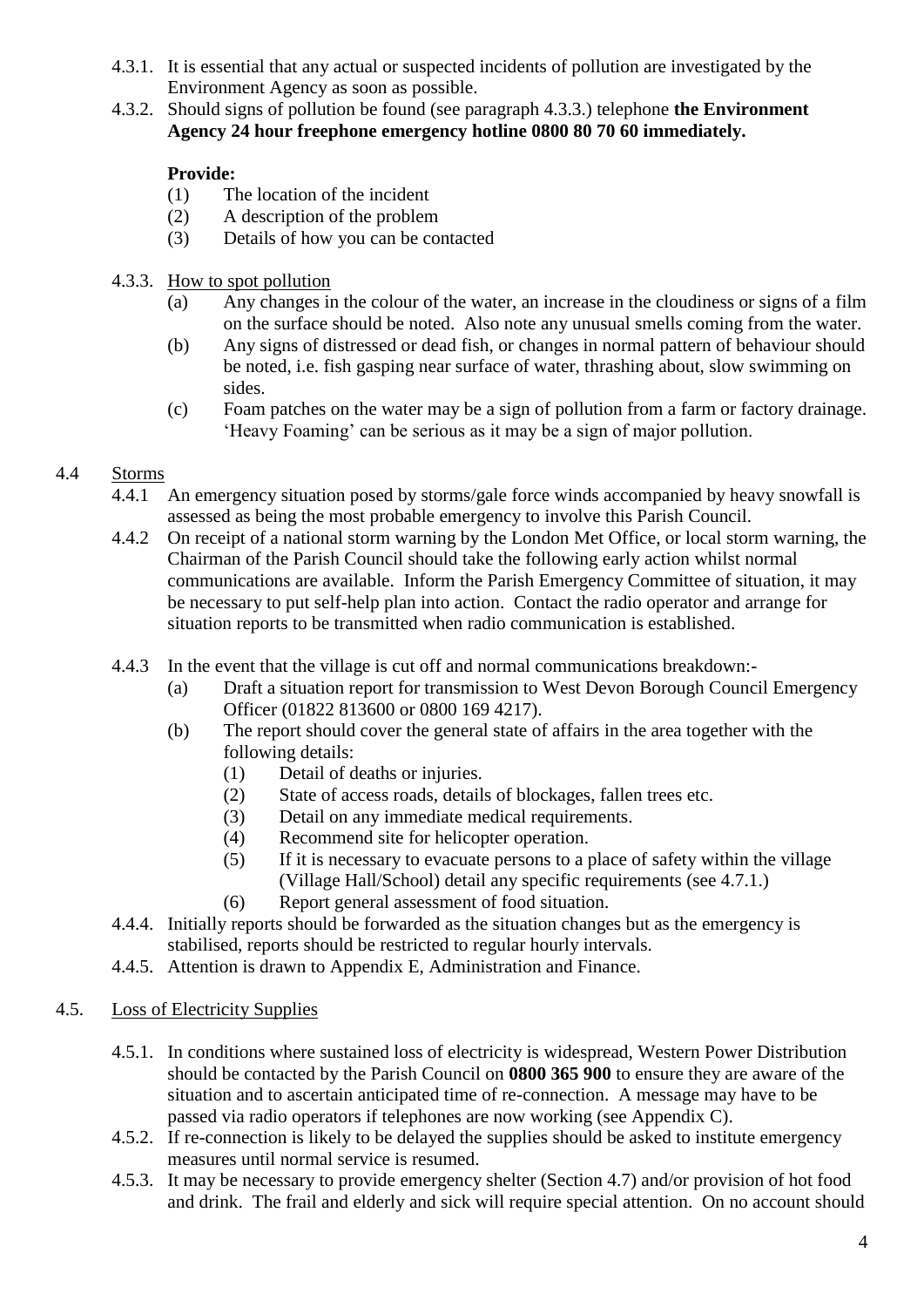fallen power lines be approached or touched. IT SHOULD NOT BE ASSUMED THEY ARE SAFE.

# 4.6. Transportation Accidents, Explosion, Major Fire

- 4.6.1. It is envisaged that any of these major events would be an isolated incident and that the emergency services would respond rapidly.
- 4.6.2. In the case of actual or potential damage to property or danger from airborne pollutants, evacuation may be necessary. (See Section 4.7.).
- 4.6.3. Consider after emergency care: The opening of local halls as a centre for providing a meeting place, advice, or moral support to individuals who are affected by events. Arrange for the provision of hot drinks. Contact Social Service, local vicars, Citizen's Advice etc.

# 4.7. Evacuation

- 4.7.1. If evacuation is necessary in any of the emergencies detailed in the Emergency Plan, the Village Self-help Plans (Section 3 & Appendix B) should be referred to for details of emergency accommodation.
	- (a) A list of evacuees should be maintained, noting any individuals in need of medical attention.
	- (b) Evacuees should be asked to bring any personal medication and bedding with them.
	- (c) Food and drink may need to be provided.
	- (d) Attention is drawn to Appendix E: Administration and Finance.

# 4.8. Nuclear Emergency

- 4.8.1. **DEVPUBSAFE**  Devonport Public Safety Scheme is issued by the Naval Base Commander Devonport, and is authorised under powers conferred on the Borough Council by the Local Government Act 1972, section 138.
- 4.8.2. The Borough Council will be represented on the **Local Liaison Committee** by The Chief Executive and Secretary, Borough Community Services Officer, Elected Councillor and District Emergency Planning Officer (West Devon).

The Committee has been formed with the following terms of reference: *To inform local people of the hazards involved, to convey to the lay public the significance of any incident and to create administrative machinery for the protection of the population in the unlikely event of a serious accident.*

- 4.8.3. The **Extendibility Zone** extends 10km from the affected vessel. The parishes of Bere Ferrers and Buckland Monachorum might become involved to some degree if milk and other food supplies become contaminated in the 10km Extendibility Zone.
- 4.8.4. Responsibility for action to prevent the consumption of contaminated milk and other foodstuffs and to provide for alternative supplies rests with DEFRA in conjunction with the milk suppliers where appropriate. DEFRA will arrange the issue of warning letters to all producers in the affected area, banning the use or consumption of milk and other foodstuffs. Milk is deemed to include butter, cheese and yoghurt. Disposal of suspected contaminated milk and other foodstuffs (if required) will be arranged by the Milk Contractor and the County Waste Regulation Authority.
- 4.8.5. Counter Measures Borough Council Policy: The Health Protection Agency provides guidance within the UK on emergency countermeasures to protect the public following nuclear reactor accidents. Following that advice it is the policy of the Borough Council on the initial receipt of a reactor accident report to assist in advising the public to take shelter indoors, close all doors and windows and then to await further announcements on the radio or television.